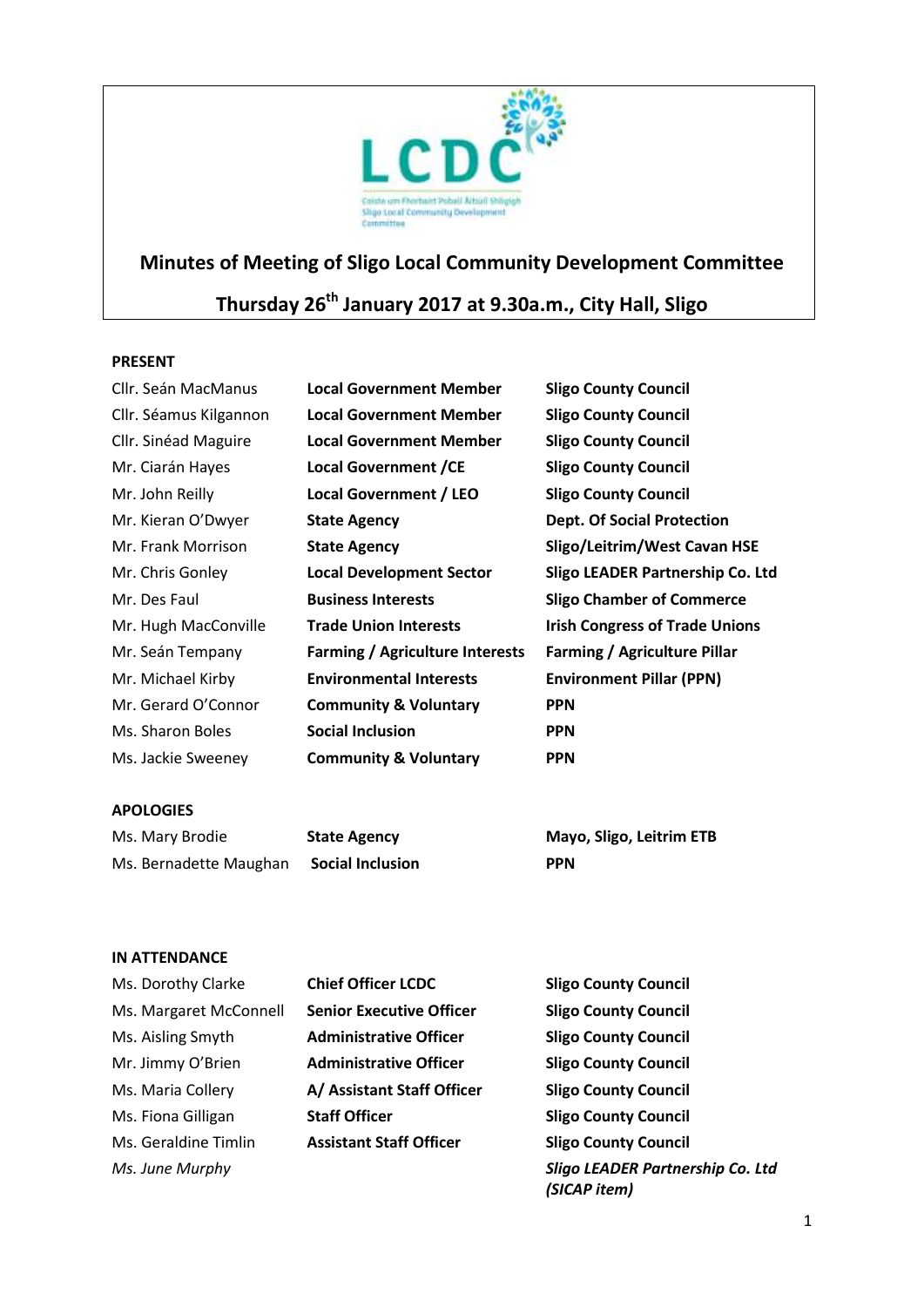Vote of sympathy: Mr. Chris Gonley extended sympathy, on behalf of all members of the LCDC, to Ms. Margaret McConnell on the death of her father.

### **1. DECLARATION OF INTEREST**

This item was not dealt with therefore no conflict of interest was declared.

#### **2. MINUTES**

Minutes of last meeting held on the 24<sup>th</sup> November 2016 were proposed by Mr. Seán Tempany, seconded by Ms. Jackie Sweeney and agreed by all.

## **3. MATTERS ARISING**

There were no matters arising.

#### **4. SICAP UPDATE**

- **Consideration/approval of 2016 End-year review**
- **General update SICAP programme**

SICAP End-year summary report as submitted by Sligo LEADER Partnership Co and the End-year Headline Indicator report was circulated to Members. Ms. Margaret McConnell briefed members on feedback from Pobal following their review of SICAP delivery in Sligo in 2016. Both Key Performance Indicators (KPIs) were achieved in 2016 with the target of 719 under KPI 1 '*Total number of disadvantaged individuals (15 years upwards) engaged under SICAP on a one-to-one basis*' being exceeded (actuals achieved 797). Ms. McConnell advised members that the next meeting of the SICAP Monitoring Committee is scheduled for the  $9<sup>th</sup>$  February.

Ms. June Murphy went through the End-year Summary report which deals with the qualitative aspect of SICAP. Ms Murphy advised members that individuals/Local community groups must receive two or more interventions in order to be recorded under SICAP with 797 individuals counted in 2016, while a total of 985 individuals were registered.

With regards KPI 2 – '*Number of local community groups assisted under SICAP',* Ms. Murphy confirmed that the target of 55 groups had been achieved with an additional 17 groups in receipt of 1 intervention.

The Chair, Cllr Seán MacManus thanked Ms. Murphy for her report and commented that 2016 had been a successful year for SICAP.

A Resolution that the Sligo LCDC approves 'in principle' the 2016 End Year Review for SICAP was proposed by Cllr Séamus Kilgannon, seconded by Mr. Hugh MacConville and agreed by all.

#### **5. LOCAL ECONOMIC & COMMUNITY PLAN**

- **Update Report on aspects of the LECP**
- **Presentation by Túsla**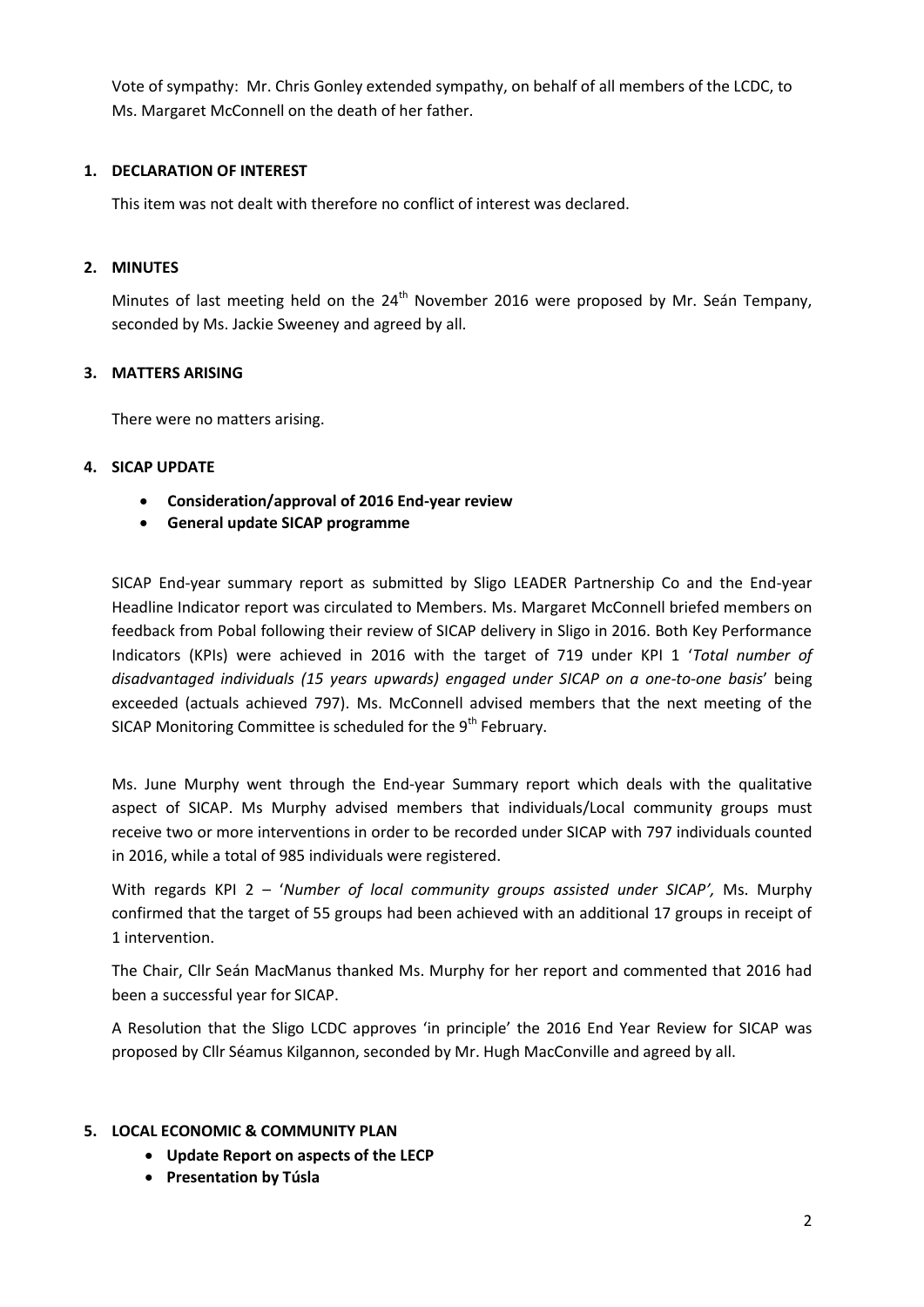Túsla were unavailable to attend the meeting, their presentation is deferred to a future meeting of the LCDC.

Ms. Dorothy Clarke circulated a report to Members advising of an update on the establishment of the Economic Development Forum for Sligo as per Action 1.1.1 of the Local Economic & Community Plan. It is hoped to have this forum in place by the end of March 2017. An exploratory meeting is scheduled for the  $14<sup>th</sup>$  February 2017 to identify representatives from the various economic agencies. Some suggestions from Members included;

- $\triangleright$  a representative from the Environmental sector as sustainable economic and community development is central to the objectives in the Local Economic & Community Plan (LECP),
- $\triangleright$  representatives from participants at the LECP consultation workshops in particular those from a young entrepreneurial /entrepreneurial background
- $\triangleright$  Director of the Northern & Western Regional Assembly (NWRA).

With regards the Director of the NWRA, members were advised that the Director would be briefed on developments with the Forum as opposed to being a representative.

It is intended that the Forum will report back to the Council on an annual basis and report to SPC 3 (Planning, Community & Economic Development, Arts & Culture) and the LCDC on a quarterly basis.

The establishment of the Economic Development Forum was welcomed by members of the LCDC.

It was noted that the structure of the Forum will be a mix of Public & Private representatives. The forum will be action orientated and will not take over any agency's role. Terms of Reference for the forum will be drafted.

#### **6. EUROPEAN VOLUNTEERING CAPITAL 2017 UPDATE**

Report of Ms. Margaret McConnell was circulated to members in advance of the meeting. The launch of Sligo EVC 2017 will take place on 27<sup>th</sup> January 2017 with a Civic reception at 5pm followed by the Spirit of Sligo official opening and Concert at 7.30 pm. Members noted that the designation of Sligo as European Volunteering Capital for 2017 is a phenomenal achievement for Sligo.

The work of Ms. McConnell, as Project Manager of the launch, and staff was acknowledged by Members.

Cllr Séamus Kilgannon advised that the Northern & Western Regional Assembly, of which Cllr Kilgannon is Chairperson, will hold a meeting in Sligo in March in honour of Sligo's designation as EVC 2017.

# **7. PUBLIC PARTICIPATION NETWORK UPDATE**

Report circulated to members in advance of the meeting. Ms. Geraldine Timlin briefed Members on the work of the PPN. The Secretariat is currently undertaking a review of 2016 and planning for 2017. It is hoped to host a National PPN Conference in Sligo in September 2017 which will address Social Inclusion, Environment and Community & Voluntary Sector issues. As Sligo is the European Volunteering Capital for 2017 this conference will have a specific focus on Volunteering.

#### **8. PEACE IV PROGRAMME UPDATE.**